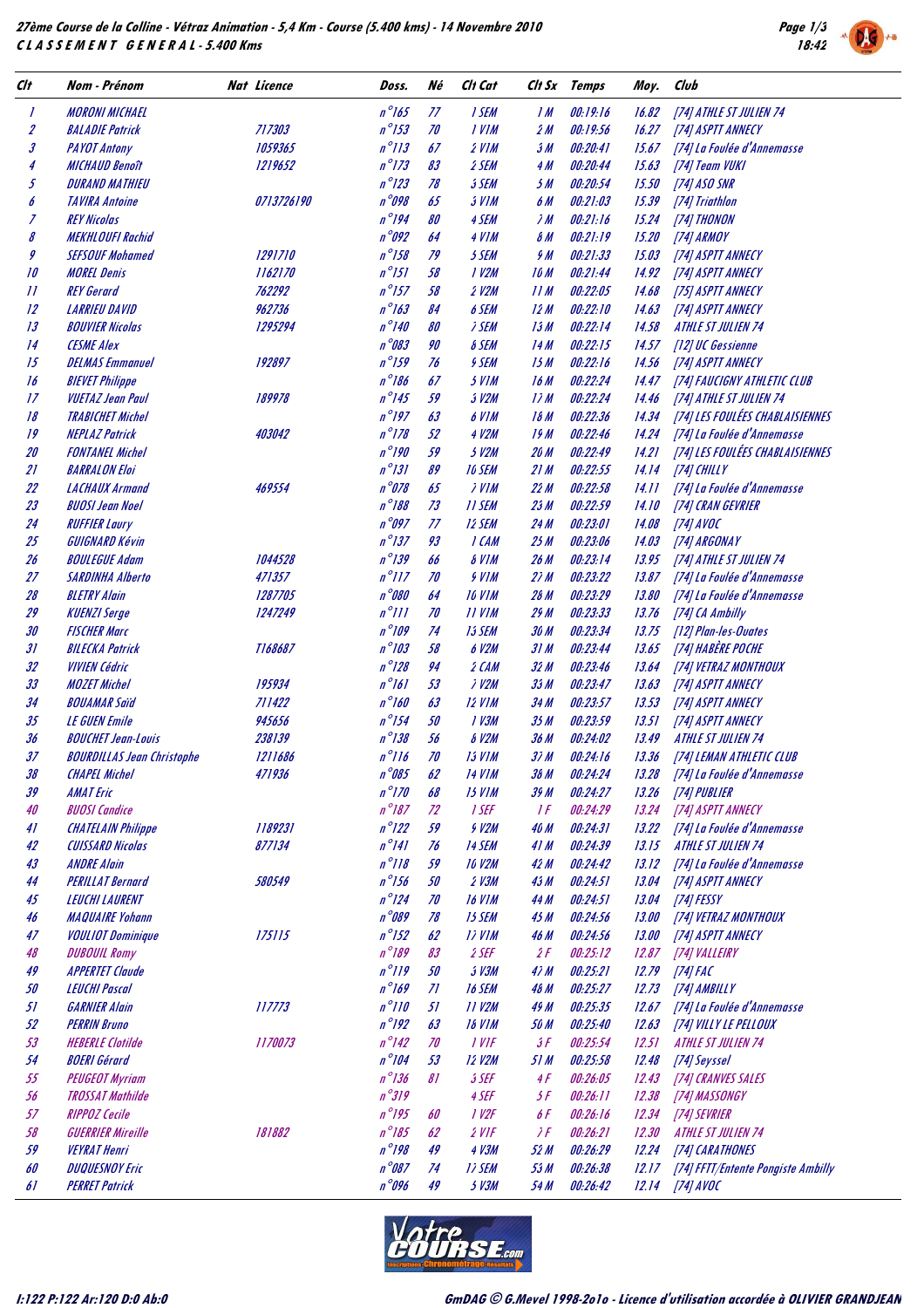

| $n^{\circ}$ 180<br>61<br><b>19 VIM</b><br>00:26:50<br>62<br><b>ABADIE Jean Philippe</b><br>55 M<br>12.08<br>[74] FILLINGES<br>$n^{\circ}168$<br>63<br>75<br>00:26:58<br><b>LEUCHI David</b><br><b>18 SEM</b><br>56 M<br>12.02<br>[74] ANNEMASSE<br>$n^{\circ}167$<br>60<br>$2$ V2F<br>$\delta F$<br>00:27:08<br>64<br><b>LHERMET Elisabeth</b><br>1055606<br>11.95<br>$n^{\circ}$ 127<br>65<br>79<br><b>19 SEM</b><br>57M<br>00:27:18<br><b>PEREIRA FRANCISCO</b><br>11.87<br>[74] ANNEMASSE<br>$n^{\circ}/14$<br>59<br>15 V2M<br>56 M<br>00:27:26<br>66<br><b>PIGEON Patrick</b><br>11.81<br>[74] VILLE LA GRAND<br>$n^{\circ}$ 126<br>67<br><b>GARGANO ADRIEN</b><br>94<br>5 CAM<br>59 M<br>00:27:28<br>11.80<br>[74] ANNEMASSE<br>$n^{\circ}183$<br>68<br>60<br>3 V2F<br>9F<br>00:27:31<br><b>REFFET Agnès</b><br>11.78<br>[74] ANNEMASSE<br>$n^{\circ}$ 150<br>69<br>00:27:37<br><b>MITAUT Christine</b><br>1034994<br>61<br>3 VIF<br>16 F<br>11.73<br>[74] ASPTT ANNECY<br>$n^{\circ}/12$<br>00:27:52<br>70<br>94<br>4 CAM<br><b>MASSARD Théophile</b><br>60 M<br>11.63<br>[74] CA Ambilly<br>$n^{\circ}179$<br>71<br>419614<br>51<br>14 V2M<br>61M<br>00:28:00<br><b>CHOLLETON Robert</b><br>11.57<br>$n^{\circ}082$<br>72<br><b>BOURY Philippe</b><br><b>20 VIM</b><br>00:28:14<br>2544304498<br>64<br>62 M<br>[74] US VETRAZ<br>11.48<br>$n^{\circ}$ 134<br>73<br>6 V3M<br>00:28:17<br><b>VEYRAT</b> Jean-François<br>44<br>65 M<br>[74] Cyclo Vétraz<br>11.46<br>$n^{\circ}$ 125<br>74<br>20 SEM<br>00:28:17<br><b>PEREIRA CARLOS</b><br>86<br>64 M<br><b>[CH] CAROUGE</b><br>11.46<br>$n^{\circ}$ /15<br>75<br>79<br><b>VERNAZ Charlotte</b><br>57757995<br>5 SEF<br>IIF<br>00:28:27<br>11.39<br>$n^{\circ}$ 148<br>72<br>21 SEM<br>00:28:31<br>76<br><b>LE ROUX Thierry</b><br>65M<br>11.37<br>[74] ARGONAY<br>$n^{\circ}081$<br>77<br>50<br><b>7 V3M</b><br>66 M<br>00:28:32<br><b>MUSCAT Alain</b><br>1106627<br>11.36<br>$n^{\circ}091$<br>78<br>85<br>6 SEF<br>00:29:00<br><b>CZUPRYNIAK Anna</b><br>12 F<br>11.17<br><b>[74] LUCINGES</b><br>n°090<br>79<br>75<br>22 SEM<br>00:29:00<br><b>BRAVO Julien</b><br>6 <i>i</i> M<br>11.17<br>[74] BONNE<br>$n^{\circ}$ 143<br>55<br>80<br><b>15 V2M</b><br>66 M<br>00:29:07<br><b>LEVREAU Guy</b><br>1269499<br><b>ATHLE ST JULIEN 74</b><br>11.13<br>$n^{\circ}$ 155<br>42<br><b>MOUSSARD Jean Claude</b><br><b>&amp; V3M</b><br>00:29:16<br>81<br>1231053<br>65 M<br>11.08<br>[74] ASPTT ANNECY<br>$n^{\circ}$ 135<br>78<br>82<br><b>BRYOIS Maria</b><br><i>i</i> SEF<br>13F<br>00:29:40<br>10.93<br>[74] MARIGNIER<br>n°099<br>83<br>25 SEM<br>70 M<br>00:29:52<br>10.85<br>[74] ARVE ATHLÉTISME<br><b>VINCENT Benoît</b><br>en cours | [74] La Foulée d'Annemasse<br>[74] La Foulée d'Annemasse |
|-----------------------------------------------------------------------------------------------------------------------------------------------------------------------------------------------------------------------------------------------------------------------------------------------------------------------------------------------------------------------------------------------------------------------------------------------------------------------------------------------------------------------------------------------------------------------------------------------------------------------------------------------------------------------------------------------------------------------------------------------------------------------------------------------------------------------------------------------------------------------------------------------------------------------------------------------------------------------------------------------------------------------------------------------------------------------------------------------------------------------------------------------------------------------------------------------------------------------------------------------------------------------------------------------------------------------------------------------------------------------------------------------------------------------------------------------------------------------------------------------------------------------------------------------------------------------------------------------------------------------------------------------------------------------------------------------------------------------------------------------------------------------------------------------------------------------------------------------------------------------------------------------------------------------------------------------------------------------------------------------------------------------------------------------------------------------------------------------------------------------------------------------------------------------------------------------------------------------------------------------------------------------------------------------------------------------------------------------------------------------------------------------------------------------------------------------------------------------------------------------------------------------------------------------------------------------------------------------------------------------------------------------------------------------------------------------------|----------------------------------------------------------|
|                                                                                                                                                                                                                                                                                                                                                                                                                                                                                                                                                                                                                                                                                                                                                                                                                                                                                                                                                                                                                                                                                                                                                                                                                                                                                                                                                                                                                                                                                                                                                                                                                                                                                                                                                                                                                                                                                                                                                                                                                                                                                                                                                                                                                                                                                                                                                                                                                                                                                                                                                                                                                                                                                                     |                                                          |
|                                                                                                                                                                                                                                                                                                                                                                                                                                                                                                                                                                                                                                                                                                                                                                                                                                                                                                                                                                                                                                                                                                                                                                                                                                                                                                                                                                                                                                                                                                                                                                                                                                                                                                                                                                                                                                                                                                                                                                                                                                                                                                                                                                                                                                                                                                                                                                                                                                                                                                                                                                                                                                                                                                     |                                                          |
|                                                                                                                                                                                                                                                                                                                                                                                                                                                                                                                                                                                                                                                                                                                                                                                                                                                                                                                                                                                                                                                                                                                                                                                                                                                                                                                                                                                                                                                                                                                                                                                                                                                                                                                                                                                                                                                                                                                                                                                                                                                                                                                                                                                                                                                                                                                                                                                                                                                                                                                                                                                                                                                                                                     |                                                          |
|                                                                                                                                                                                                                                                                                                                                                                                                                                                                                                                                                                                                                                                                                                                                                                                                                                                                                                                                                                                                                                                                                                                                                                                                                                                                                                                                                                                                                                                                                                                                                                                                                                                                                                                                                                                                                                                                                                                                                                                                                                                                                                                                                                                                                                                                                                                                                                                                                                                                                                                                                                                                                                                                                                     |                                                          |
|                                                                                                                                                                                                                                                                                                                                                                                                                                                                                                                                                                                                                                                                                                                                                                                                                                                                                                                                                                                                                                                                                                                                                                                                                                                                                                                                                                                                                                                                                                                                                                                                                                                                                                                                                                                                                                                                                                                                                                                                                                                                                                                                                                                                                                                                                                                                                                                                                                                                                                                                                                                                                                                                                                     |                                                          |
|                                                                                                                                                                                                                                                                                                                                                                                                                                                                                                                                                                                                                                                                                                                                                                                                                                                                                                                                                                                                                                                                                                                                                                                                                                                                                                                                                                                                                                                                                                                                                                                                                                                                                                                                                                                                                                                                                                                                                                                                                                                                                                                                                                                                                                                                                                                                                                                                                                                                                                                                                                                                                                                                                                     |                                                          |
|                                                                                                                                                                                                                                                                                                                                                                                                                                                                                                                                                                                                                                                                                                                                                                                                                                                                                                                                                                                                                                                                                                                                                                                                                                                                                                                                                                                                                                                                                                                                                                                                                                                                                                                                                                                                                                                                                                                                                                                                                                                                                                                                                                                                                                                                                                                                                                                                                                                                                                                                                                                                                                                                                                     |                                                          |
|                                                                                                                                                                                                                                                                                                                                                                                                                                                                                                                                                                                                                                                                                                                                                                                                                                                                                                                                                                                                                                                                                                                                                                                                                                                                                                                                                                                                                                                                                                                                                                                                                                                                                                                                                                                                                                                                                                                                                                                                                                                                                                                                                                                                                                                                                                                                                                                                                                                                                                                                                                                                                                                                                                     |                                                          |
|                                                                                                                                                                                                                                                                                                                                                                                                                                                                                                                                                                                                                                                                                                                                                                                                                                                                                                                                                                                                                                                                                                                                                                                                                                                                                                                                                                                                                                                                                                                                                                                                                                                                                                                                                                                                                                                                                                                                                                                                                                                                                                                                                                                                                                                                                                                                                                                                                                                                                                                                                                                                                                                                                                     |                                                          |
|                                                                                                                                                                                                                                                                                                                                                                                                                                                                                                                                                                                                                                                                                                                                                                                                                                                                                                                                                                                                                                                                                                                                                                                                                                                                                                                                                                                                                                                                                                                                                                                                                                                                                                                                                                                                                                                                                                                                                                                                                                                                                                                                                                                                                                                                                                                                                                                                                                                                                                                                                                                                                                                                                                     |                                                          |
|                                                                                                                                                                                                                                                                                                                                                                                                                                                                                                                                                                                                                                                                                                                                                                                                                                                                                                                                                                                                                                                                                                                                                                                                                                                                                                                                                                                                                                                                                                                                                                                                                                                                                                                                                                                                                                                                                                                                                                                                                                                                                                                                                                                                                                                                                                                                                                                                                                                                                                                                                                                                                                                                                                     |                                                          |
|                                                                                                                                                                                                                                                                                                                                                                                                                                                                                                                                                                                                                                                                                                                                                                                                                                                                                                                                                                                                                                                                                                                                                                                                                                                                                                                                                                                                                                                                                                                                                                                                                                                                                                                                                                                                                                                                                                                                                                                                                                                                                                                                                                                                                                                                                                                                                                                                                                                                                                                                                                                                                                                                                                     |                                                          |
|                                                                                                                                                                                                                                                                                                                                                                                                                                                                                                                                                                                                                                                                                                                                                                                                                                                                                                                                                                                                                                                                                                                                                                                                                                                                                                                                                                                                                                                                                                                                                                                                                                                                                                                                                                                                                                                                                                                                                                                                                                                                                                                                                                                                                                                                                                                                                                                                                                                                                                                                                                                                                                                                                                     |                                                          |
|                                                                                                                                                                                                                                                                                                                                                                                                                                                                                                                                                                                                                                                                                                                                                                                                                                                                                                                                                                                                                                                                                                                                                                                                                                                                                                                                                                                                                                                                                                                                                                                                                                                                                                                                                                                                                                                                                                                                                                                                                                                                                                                                                                                                                                                                                                                                                                                                                                                                                                                                                                                                                                                                                                     | [74] Tennis Club du Salève                               |
|                                                                                                                                                                                                                                                                                                                                                                                                                                                                                                                                                                                                                                                                                                                                                                                                                                                                                                                                                                                                                                                                                                                                                                                                                                                                                                                                                                                                                                                                                                                                                                                                                                                                                                                                                                                                                                                                                                                                                                                                                                                                                                                                                                                                                                                                                                                                                                                                                                                                                                                                                                                                                                                                                                     |                                                          |
|                                                                                                                                                                                                                                                                                                                                                                                                                                                                                                                                                                                                                                                                                                                                                                                                                                                                                                                                                                                                                                                                                                                                                                                                                                                                                                                                                                                                                                                                                                                                                                                                                                                                                                                                                                                                                                                                                                                                                                                                                                                                                                                                                                                                                                                                                                                                                                                                                                                                                                                                                                                                                                                                                                     | [74] La Foulée d'Annemasse                               |
|                                                                                                                                                                                                                                                                                                                                                                                                                                                                                                                                                                                                                                                                                                                                                                                                                                                                                                                                                                                                                                                                                                                                                                                                                                                                                                                                                                                                                                                                                                                                                                                                                                                                                                                                                                                                                                                                                                                                                                                                                                                                                                                                                                                                                                                                                                                                                                                                                                                                                                                                                                                                                                                                                                     |                                                          |
|                                                                                                                                                                                                                                                                                                                                                                                                                                                                                                                                                                                                                                                                                                                                                                                                                                                                                                                                                                                                                                                                                                                                                                                                                                                                                                                                                                                                                                                                                                                                                                                                                                                                                                                                                                                                                                                                                                                                                                                                                                                                                                                                                                                                                                                                                                                                                                                                                                                                                                                                                                                                                                                                                                     |                                                          |
|                                                                                                                                                                                                                                                                                                                                                                                                                                                                                                                                                                                                                                                                                                                                                                                                                                                                                                                                                                                                                                                                                                                                                                                                                                                                                                                                                                                                                                                                                                                                                                                                                                                                                                                                                                                                                                                                                                                                                                                                                                                                                                                                                                                                                                                                                                                                                                                                                                                                                                                                                                                                                                                                                                     |                                                          |
|                                                                                                                                                                                                                                                                                                                                                                                                                                                                                                                                                                                                                                                                                                                                                                                                                                                                                                                                                                                                                                                                                                                                                                                                                                                                                                                                                                                                                                                                                                                                                                                                                                                                                                                                                                                                                                                                                                                                                                                                                                                                                                                                                                                                                                                                                                                                                                                                                                                                                                                                                                                                                                                                                                     |                                                          |
|                                                                                                                                                                                                                                                                                                                                                                                                                                                                                                                                                                                                                                                                                                                                                                                                                                                                                                                                                                                                                                                                                                                                                                                                                                                                                                                                                                                                                                                                                                                                                                                                                                                                                                                                                                                                                                                                                                                                                                                                                                                                                                                                                                                                                                                                                                                                                                                                                                                                                                                                                                                                                                                                                                     |                                                          |
|                                                                                                                                                                                                                                                                                                                                                                                                                                                                                                                                                                                                                                                                                                                                                                                                                                                                                                                                                                                                                                                                                                                                                                                                                                                                                                                                                                                                                                                                                                                                                                                                                                                                                                                                                                                                                                                                                                                                                                                                                                                                                                                                                                                                                                                                                                                                                                                                                                                                                                                                                                                                                                                                                                     |                                                          |
| $n^{\circ}$ 196<br><b>RIPPOZ Hubert</b><br><b>9 V3M</b><br>71M<br>00:29:55<br>84<br>48<br>10.83<br>[74] SEVRIER                                                                                                                                                                                                                                                                                                                                                                                                                                                                                                                                                                                                                                                                                                                                                                                                                                                                                                                                                                                                                                                                                                                                                                                                                                                                                                                                                                                                                                                                                                                                                                                                                                                                                                                                                                                                                                                                                                                                                                                                                                                                                                                                                                                                                                                                                                                                                                                                                                                                                                                                                                                     |                                                          |
| $n^{\circ}$ 129<br>85<br><b>BALTASSAT Elise</b><br>79<br><b>&amp; SEF</b><br>14F<br>00:29:56<br>[74] CRANVES SALES<br>10.83                                                                                                                                                                                                                                                                                                                                                                                                                                                                                                                                                                                                                                                                                                                                                                                                                                                                                                                                                                                                                                                                                                                                                                                                                                                                                                                                                                                                                                                                                                                                                                                                                                                                                                                                                                                                                                                                                                                                                                                                                                                                                                                                                                                                                                                                                                                                                                                                                                                                                                                                                                         |                                                          |
| $n^{\circ}$ 102<br>[74] HABÈRE POCHE<br><b>BILECKA Annette</b><br><b>T169381</b><br>47<br>$1$ $V3F$<br>00:30:05<br>86<br>15 F<br>10.77                                                                                                                                                                                                                                                                                                                                                                                                                                                                                                                                                                                                                                                                                                                                                                                                                                                                                                                                                                                                                                                                                                                                                                                                                                                                                                                                                                                                                                                                                                                                                                                                                                                                                                                                                                                                                                                                                                                                                                                                                                                                                                                                                                                                                                                                                                                                                                                                                                                                                                                                                              |                                                          |
| $n^{\circ}$ 133<br>87<br><b>SAULMIER Emilie</b><br>92<br>$1$ JUF<br>00:30:08<br>2641480A<br>16 F<br>[74] FFE (equitation)<br>10.76                                                                                                                                                                                                                                                                                                                                                                                                                                                                                                                                                                                                                                                                                                                                                                                                                                                                                                                                                                                                                                                                                                                                                                                                                                                                                                                                                                                                                                                                                                                                                                                                                                                                                                                                                                                                                                                                                                                                                                                                                                                                                                                                                                                                                                                                                                                                                                                                                                                                                                                                                                  |                                                          |
| $n^{\circ}093$<br>88<br>69<br>$21$ $VIM$<br>00:30:09<br><b>PIEDRAS Jean Benoît</b><br>72 M<br>10.75<br>[74] ANNEMASSE                                                                                                                                                                                                                                                                                                                                                                                                                                                                                                                                                                                                                                                                                                                                                                                                                                                                                                                                                                                                                                                                                                                                                                                                                                                                                                                                                                                                                                                                                                                                                                                                                                                                                                                                                                                                                                                                                                                                                                                                                                                                                                                                                                                                                                                                                                                                                                                                                                                                                                                                                                               |                                                          |
| $n^{\circ}171$<br>89<br>51<br><b>16 V2M</b><br>00:30:15<br><b>LAVOREL Dominique</b><br>75M<br>10.71<br>[74] ANNEMASSE                                                                                                                                                                                                                                                                                                                                                                                                                                                                                                                                                                                                                                                                                                                                                                                                                                                                                                                                                                                                                                                                                                                                                                                                                                                                                                                                                                                                                                                                                                                                                                                                                                                                                                                                                                                                                                                                                                                                                                                                                                                                                                                                                                                                                                                                                                                                                                                                                                                                                                                                                                               |                                                          |
| $n^{\circ}$ 130<br>90<br>77<br><b>SEF</b><br>$\overline{D}F$<br>00:30:25<br><b>HERITEAU Anne Lise</b><br>10.66                                                                                                                                                                                                                                                                                                                                                                                                                                                                                                                                                                                                                                                                                                                                                                                                                                                                                                                                                                                                                                                                                                                                                                                                                                                                                                                                                                                                                                                                                                                                                                                                                                                                                                                                                                                                                                                                                                                                                                                                                                                                                                                                                                                                                                                                                                                                                                                                                                                                                                                                                                                      | [74] BONS EN CHABLAIS                                    |
| n°084<br>91<br>40<br>1 V4M<br>00:30:28<br><b>BERTHERIN Jean Claude</b><br>74 M<br>10.64<br>[74] Amicourse                                                                                                                                                                                                                                                                                                                                                                                                                                                                                                                                                                                                                                                                                                                                                                                                                                                                                                                                                                                                                                                                                                                                                                                                                                                                                                                                                                                                                                                                                                                                                                                                                                                                                                                                                                                                                                                                                                                                                                                                                                                                                                                                                                                                                                                                                                                                                                                                                                                                                                                                                                                           |                                                          |
| $n^{\circ}$ 108<br>92<br>61<br><b>22 VIM</b><br>75M<br>00:30:37<br>[74] ARVE ATHLÉTISME<br><b>DESCHAMPS-BERGER Jacky</b><br>304664<br>10.59                                                                                                                                                                                                                                                                                                                                                                                                                                                                                                                                                                                                                                                                                                                                                                                                                                                                                                                                                                                                                                                                                                                                                                                                                                                                                                                                                                                                                                                                                                                                                                                                                                                                                                                                                                                                                                                                                                                                                                                                                                                                                                                                                                                                                                                                                                                                                                                                                                                                                                                                                         |                                                          |
| $n^{\circ}176$<br>93<br>44<br><b>10 V3M</b><br>76 M<br>00:30:39<br><b>MOLLARD Michel</b><br>10.57                                                                                                                                                                                                                                                                                                                                                                                                                                                                                                                                                                                                                                                                                                                                                                                                                                                                                                                                                                                                                                                                                                                                                                                                                                                                                                                                                                                                                                                                                                                                                                                                                                                                                                                                                                                                                                                                                                                                                                                                                                                                                                                                                                                                                                                                                                                                                                                                                                                                                                                                                                                                   | [74] VETRAZ MONTHOUX                                     |
| $n^{\circ}$ 107<br>94<br>60<br>17 V2M<br><b>DEGIGANON Christophe</b><br>7i M<br>00:31:03<br>10.44                                                                                                                                                                                                                                                                                                                                                                                                                                                                                                                                                                                                                                                                                                                                                                                                                                                                                                                                                                                                                                                                                                                                                                                                                                                                                                                                                                                                                                                                                                                                                                                                                                                                                                                                                                                                                                                                                                                                                                                                                                                                                                                                                                                                                                                                                                                                                                                                                                                                                                                                                                                                   | [74] MONNETIER MORNEX                                    |
| $n^{\circ}$ 200<br>95<br>58<br>4 V2F<br>00:31:13<br><b>VUETAZ Isabelle</b><br>16F<br>10.38<br>[74] DINGY EN VUACHE                                                                                                                                                                                                                                                                                                                                                                                                                                                                                                                                                                                                                                                                                                                                                                                                                                                                                                                                                                                                                                                                                                                                                                                                                                                                                                                                                                                                                                                                                                                                                                                                                                                                                                                                                                                                                                                                                                                                                                                                                                                                                                                                                                                                                                                                                                                                                                                                                                                                                                                                                                                  |                                                          |
| $n^{\circ}$ 132<br>96<br><b>BARRALON Isabelle</b><br>$4$ VIF<br>19F<br>00:31:50<br>66<br>10.18                                                                                                                                                                                                                                                                                                                                                                                                                                                                                                                                                                                                                                                                                                                                                                                                                                                                                                                                                                                                                                                                                                                                                                                                                                                                                                                                                                                                                                                                                                                                                                                                                                                                                                                                                                                                                                                                                                                                                                                                                                                                                                                                                                                                                                                                                                                                                                                                                                                                                                                                                                                                      |                                                          |
| [74] CHILLY<br>$n^{\circ}$ 101<br><b>BERGER Louis</b><br>38<br>00:32:14<br>97<br>$2$ V4M<br>76 M<br>10.05                                                                                                                                                                                                                                                                                                                                                                                                                                                                                                                                                                                                                                                                                                                                                                                                                                                                                                                                                                                                                                                                                                                                                                                                                                                                                                                                                                                                                                                                                                                                                                                                                                                                                                                                                                                                                                                                                                                                                                                                                                                                                                                                                                                                                                                                                                                                                                                                                                                                                                                                                                                           |                                                          |
| <b>Aix les Bains</b><br>$n^{\circ}$ 184<br>98<br>67<br>00:32:25<br><b>MOREL Patrick</b><br><b>25 VIM</b><br>79 M                                                                                                                                                                                                                                                                                                                                                                                                                                                                                                                                                                                                                                                                                                                                                                                                                                                                                                                                                                                                                                                                                                                                                                                                                                                                                                                                                                                                                                                                                                                                                                                                                                                                                                                                                                                                                                                                                                                                                                                                                                                                                                                                                                                                                                                                                                                                                                                                                                                                                                                                                                                    |                                                          |
| 10.00<br>[74] MORNEX<br>99<br><b>GENITIT Séverine</b><br>$n^{\circ}$ 147<br>$Z^2$<br>16 SEF<br>26F<br>00:32:32<br>[74] VILLE LA GRAND                                                                                                                                                                                                                                                                                                                                                                                                                                                                                                                                                                                                                                                                                                                                                                                                                                                                                                                                                                                                                                                                                                                                                                                                                                                                                                                                                                                                                                                                                                                                                                                                                                                                                                                                                                                                                                                                                                                                                                                                                                                                                                                                                                                                                                                                                                                                                                                                                                                                                                                                                               |                                                          |
| 9.96<br>$n^{\circ}$ 105<br>00:32:41                                                                                                                                                                                                                                                                                                                                                                                                                                                                                                                                                                                                                                                                                                                                                                                                                                                                                                                                                                                                                                                                                                                                                                                                                                                                                                                                                                                                                                                                                                                                                                                                                                                                                                                                                                                                                                                                                                                                                                                                                                                                                                                                                                                                                                                                                                                                                                                                                                                                                                                                                                                                                                                                 |                                                          |
| 70<br>100<br><b>CHARDON Nadege</b><br>5 VIF<br>21F<br>9.92<br>[74] VIUZ EN SALLAZ<br>$n^{\circ}106$<br>101<br>85<br>11 SEF<br>22F<br>00:32:51<br>9.87<br><b>CHERRUAULT Helene</b>                                                                                                                                                                                                                                                                                                                                                                                                                                                                                                                                                                                                                                                                                                                                                                                                                                                                                                                                                                                                                                                                                                                                                                                                                                                                                                                                                                                                                                                                                                                                                                                                                                                                                                                                                                                                                                                                                                                                                                                                                                                                                                                                                                                                                                                                                                                                                                                                                                                                                                                   | [74] COLLONGES SOUS SALEVE                               |
| $n^{\circ}121$<br>67                                                                                                                                                                                                                                                                                                                                                                                                                                                                                                                                                                                                                                                                                                                                                                                                                                                                                                                                                                                                                                                                                                                                                                                                                                                                                                                                                                                                                                                                                                                                                                                                                                                                                                                                                                                                                                                                                                                                                                                                                                                                                                                                                                                                                                                                                                                                                                                                                                                                                                                                                                                                                                                                                |                                                          |
| 102<br><b>CHATELAIN Colette</b><br>1189233<br>6 VIF<br>00:33:45<br>25F<br>9.60<br>$n^{\circ}$ 100                                                                                                                                                                                                                                                                                                                                                                                                                                                                                                                                                                                                                                                                                                                                                                                                                                                                                                                                                                                                                                                                                                                                                                                                                                                                                                                                                                                                                                                                                                                                                                                                                                                                                                                                                                                                                                                                                                                                                                                                                                                                                                                                                                                                                                                                                                                                                                                                                                                                                                                                                                                                   | [74] La Foulée d'Annemasse                               |
| 103<br><b>BUSSET-DELEAVAL Valérie</b><br>12 SEF<br>00:33:53<br>76<br>24F<br>9.57<br>[74] ANNEMASSE                                                                                                                                                                                                                                                                                                                                                                                                                                                                                                                                                                                                                                                                                                                                                                                                                                                                                                                                                                                                                                                                                                                                                                                                                                                                                                                                                                                                                                                                                                                                                                                                                                                                                                                                                                                                                                                                                                                                                                                                                                                                                                                                                                                                                                                                                                                                                                                                                                                                                                                                                                                                  |                                                          |
| $n^{\circ}$ 177<br><b>11 V3M</b><br>00:33:59<br>104<br><b>CLAUDE</b> Serge<br>46<br>80 M<br>9.54<br>[74] VILLE LA GRAND<br>$n^{\circ}$ 199                                                                                                                                                                                                                                                                                                                                                                                                                                                                                                                                                                                                                                                                                                                                                                                                                                                                                                                                                                                                                                                                                                                                                                                                                                                                                                                                                                                                                                                                                                                                                                                                                                                                                                                                                                                                                                                                                                                                                                                                                                                                                                                                                                                                                                                                                                                                                                                                                                                                                                                                                          |                                                          |
| 105<br><b>DEDENIS Céline</b><br>72<br>15 SEF<br>25F<br>00:34:04<br>9.51<br>[75] PARIS                                                                                                                                                                                                                                                                                                                                                                                                                                                                                                                                                                                                                                                                                                                                                                                                                                                                                                                                                                                                                                                                                                                                                                                                                                                                                                                                                                                                                                                                                                                                                                                                                                                                                                                                                                                                                                                                                                                                                                                                                                                                                                                                                                                                                                                                                                                                                                                                                                                                                                                                                                                                               |                                                          |
| $n^{\circ}$ 193<br><b>PFISTER Nicole</b><br>80<br>106<br>14 SEF<br>26 F<br>00:35:04<br>9.24<br>[CH] PETIT-LANCY                                                                                                                                                                                                                                                                                                                                                                                                                                                                                                                                                                                                                                                                                                                                                                                                                                                                                                                                                                                                                                                                                                                                                                                                                                                                                                                                                                                                                                                                                                                                                                                                                                                                                                                                                                                                                                                                                                                                                                                                                                                                                                                                                                                                                                                                                                                                                                                                                                                                                                                                                                                     |                                                          |
| $n^{\circ}$ 144<br>107<br>45<br>$2$ $V3F$<br>2iF<br>00:35:56<br>9.02<br>ATHLE ST JULIEN 74<br><b>POUJOULA Geneviève</b><br>225917                                                                                                                                                                                                                                                                                                                                                                                                                                                                                                                                                                                                                                                                                                                                                                                                                                                                                                                                                                                                                                                                                                                                                                                                                                                                                                                                                                                                                                                                                                                                                                                                                                                                                                                                                                                                                                                                                                                                                                                                                                                                                                                                                                                                                                                                                                                                                                                                                                                                                                                                                                   |                                                          |
| $n^{\circ}182$<br>108<br><b>PEOC'H Yues</b><br>37<br>3 V4M<br>00:36:30<br>8.88<br>821692<br>81 M                                                                                                                                                                                                                                                                                                                                                                                                                                                                                                                                                                                                                                                                                                                                                                                                                                                                                                                                                                                                                                                                                                                                                                                                                                                                                                                                                                                                                                                                                                                                                                                                                                                                                                                                                                                                                                                                                                                                                                                                                                                                                                                                                                                                                                                                                                                                                                                                                                                                                                                                                                                                    | [74] La Foulée d'Annemasse                               |
| n °088<br>109<br><b>GRINDATTO Jean Pierre</b><br>69<br><b>24 VIM</b><br>00:36:41<br>82 M<br>8.83<br>[74] Amicourse                                                                                                                                                                                                                                                                                                                                                                                                                                                                                                                                                                                                                                                                                                                                                                                                                                                                                                                                                                                                                                                                                                                                                                                                                                                                                                                                                                                                                                                                                                                                                                                                                                                                                                                                                                                                                                                                                                                                                                                                                                                                                                                                                                                                                                                                                                                                                                                                                                                                                                                                                                                  |                                                          |
| n 086<br><i>i</i> VIF<br>00:36:42<br><i>110</i><br><b>CHATAGNAT Valérie</b><br>70<br>26 F<br>8.83<br>[74] Amicourse                                                                                                                                                                                                                                                                                                                                                                                                                                                                                                                                                                                                                                                                                                                                                                                                                                                                                                                                                                                                                                                                                                                                                                                                                                                                                                                                                                                                                                                                                                                                                                                                                                                                                                                                                                                                                                                                                                                                                                                                                                                                                                                                                                                                                                                                                                                                                                                                                                                                                                                                                                                 |                                                          |
| $n^{\circ}181$<br><b>PEOC'H Antoinette</b><br>233004<br>$3$ $V3F$<br>00:36:46<br>8.82<br>III<br>41<br>25 F                                                                                                                                                                                                                                                                                                                                                                                                                                                                                                                                                                                                                                                                                                                                                                                                                                                                                                                                                                                                                                                                                                                                                                                                                                                                                                                                                                                                                                                                                                                                                                                                                                                                                                                                                                                                                                                                                                                                                                                                                                                                                                                                                                                                                                                                                                                                                                                                                                                                                                                                                                                          | [74] La Foulée d'Annemasse                               |
| $n^{\circ}$ 095<br>00:36:46<br>112<br><b>MENGUY Bernard</b><br>46<br><b>12 V3M</b><br>85M<br>8.82                                                                                                                                                                                                                                                                                                                                                                                                                                                                                                                                                                                                                                                                                                                                                                                                                                                                                                                                                                                                                                                                                                                                                                                                                                                                                                                                                                                                                                                                                                                                                                                                                                                                                                                                                                                                                                                                                                                                                                                                                                                                                                                                                                                                                                                                                                                                                                                                                                                                                                                                                                                                   | [74] La Foulée d'Annemasse                               |
| $n^{\circ}$ 166<br>113<br>00:37:17<br><b>POMMIER Georges</b><br>30<br>4 V4M<br>84 M<br>8.69<br>[74] LE FAYET                                                                                                                                                                                                                                                                                                                                                                                                                                                                                                                                                                                                                                                                                                                                                                                                                                                                                                                                                                                                                                                                                                                                                                                                                                                                                                                                                                                                                                                                                                                                                                                                                                                                                                                                                                                                                                                                                                                                                                                                                                                                                                                                                                                                                                                                                                                                                                                                                                                                                                                                                                                        |                                                          |
| $n^{\circ}175$<br>00:37:34<br>114<br><b>FUHRER Luika</b><br>74<br>15 SEF<br>8.63<br>[74] PERS JUSSY<br>36 F                                                                                                                                                                                                                                                                                                                                                                                                                                                                                                                                                                                                                                                                                                                                                                                                                                                                                                                                                                                                                                                                                                                                                                                                                                                                                                                                                                                                                                                                                                                                                                                                                                                                                                                                                                                                                                                                                                                                                                                                                                                                                                                                                                                                                                                                                                                                                                                                                                                                                                                                                                                         |                                                          |
| $n^{\circ}174$<br>115<br><b>FUHRER Pierre-Allain</b><br><b>25 VIM</b><br>00:37:35<br>66<br>85 M<br>8.62<br>[74] PERS JUSSY                                                                                                                                                                                                                                                                                                                                                                                                                                                                                                                                                                                                                                                                                                                                                                                                                                                                                                                                                                                                                                                                                                                                                                                                                                                                                                                                                                                                                                                                                                                                                                                                                                                                                                                                                                                                                                                                                                                                                                                                                                                                                                                                                                                                                                                                                                                                                                                                                                                                                                                                                                          |                                                          |
| $n^{\circ}$ 079<br>116<br>55<br><b>18 V2M</b><br><b>GIRAUD Philippe</b><br>86 M<br>00:40:03<br>8.09<br>[74] BONNE                                                                                                                                                                                                                                                                                                                                                                                                                                                                                                                                                                                                                                                                                                                                                                                                                                                                                                                                                                                                                                                                                                                                                                                                                                                                                                                                                                                                                                                                                                                                                                                                                                                                                                                                                                                                                                                                                                                                                                                                                                                                                                                                                                                                                                                                                                                                                                                                                                                                                                                                                                                   |                                                          |
| $n^{\circ}$ 191<br>66<br><b>&amp; VIF</b><br>00:40:21<br>8.03<br>III<br><b>LE BARS Regine</b><br>31F<br>[33] SALLES                                                                                                                                                                                                                                                                                                                                                                                                                                                                                                                                                                                                                                                                                                                                                                                                                                                                                                                                                                                                                                                                                                                                                                                                                                                                                                                                                                                                                                                                                                                                                                                                                                                                                                                                                                                                                                                                                                                                                                                                                                                                                                                                                                                                                                                                                                                                                                                                                                                                                                                                                                                 |                                                          |
| $n^{\circ}172$<br>118<br>68<br>9 VIF<br>00:40:32<br>8.00<br><b>ROWE Monique</b><br>32F                                                                                                                                                                                                                                                                                                                                                                                                                                                                                                                                                                                                                                                                                                                                                                                                                                                                                                                                                                                                                                                                                                                                                                                                                                                                                                                                                                                                                                                                                                                                                                                                                                                                                                                                                                                                                                                                                                                                                                                                                                                                                                                                                                                                                                                                                                                                                                                                                                                                                                                                                                                                              | [74] VETRAZ MONTHOUX                                     |
| $n^{\circ}$ 120<br>119<br><b>BLAISE Alain</b><br>48<br><b>13 V3M</b><br>00:40:35<br>7.99<br>8 i M<br>[74] Annemasse                                                                                                                                                                                                                                                                                                                                                                                                                                                                                                                                                                                                                                                                                                                                                                                                                                                                                                                                                                                                                                                                                                                                                                                                                                                                                                                                                                                                                                                                                                                                                                                                                                                                                                                                                                                                                                                                                                                                                                                                                                                                                                                                                                                                                                                                                                                                                                                                                                                                                                                                                                                 |                                                          |
| $n^{\circ}162$<br>78<br>24 SEM<br>00:49:16<br>120<br><b>KONTE Alfousseynou</b><br><b>86 M</b><br>6.58<br>[74] ASPTT ANNECY                                                                                                                                                                                                                                                                                                                                                                                                                                                                                                                                                                                                                                                                                                                                                                                                                                                                                                                                                                                                                                                                                                                                                                                                                                                                                                                                                                                                                                                                                                                                                                                                                                                                                                                                                                                                                                                                                                                                                                                                                                                                                                                                                                                                                                                                                                                                                                                                                                                                                                                                                                          |                                                          |